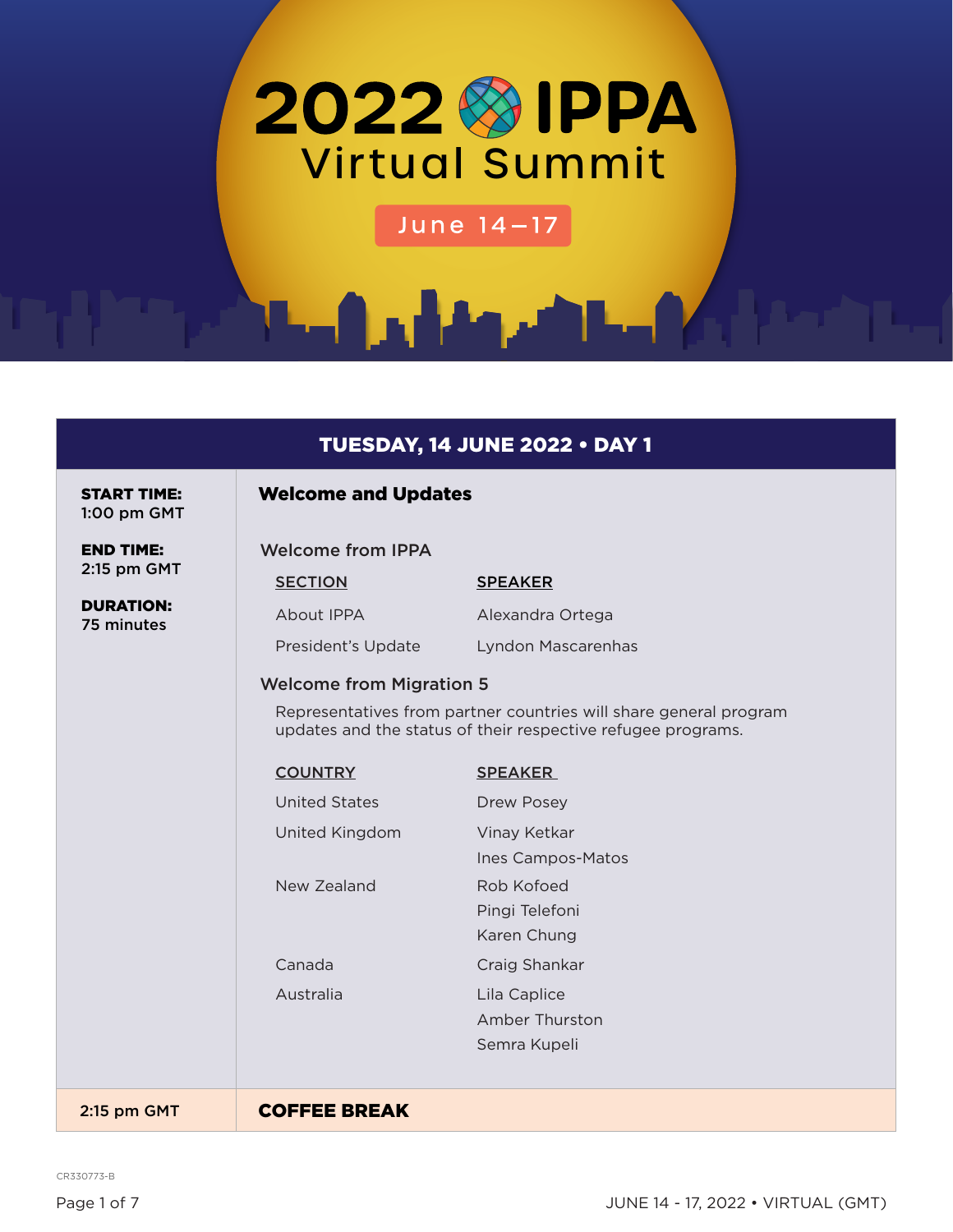| <b>TUESDAY, 14 JUNE 2022 • DAY 1</b>                                                                   |                                                                                                                                                                                                                                                                                                                                                                                                                                                                                                                                                                                                        |
|--------------------------------------------------------------------------------------------------------|--------------------------------------------------------------------------------------------------------------------------------------------------------------------------------------------------------------------------------------------------------------------------------------------------------------------------------------------------------------------------------------------------------------------------------------------------------------------------------------------------------------------------------------------------------------------------------------------------------|
| <b>START TIME:</b><br>2:45 pm GMT<br><b>END TIME:</b><br>3:30 pm GMT<br><b>DURATION:</b>               | <b>UKHSA Session:</b> United Kingdom Technical Instructions and<br><b>Information Technology System Updates</b><br>Dr. Vinay Ketkar<br>This session is intended for panel members who perform immigration<br>medical examinations for the UK. This presentation will give updates to                                                                                                                                                                                                                                                                                                                   |
| 45 minutes                                                                                             | the U.K. Technical Instructions.                                                                                                                                                                                                                                                                                                                                                                                                                                                                                                                                                                       |
| 3:30 pm GMT                                                                                            | <b>BIO BREAK</b>                                                                                                                                                                                                                                                                                                                                                                                                                                                                                                                                                                                       |
| <b>START TIME:</b><br>3:45 pm GMT<br><b>END TIME:</b><br>4:30 pm GMT<br><b>DURATION:</b><br>45 minutes | <b>OHID Session: UK Refugee Program Update</b><br>Dr. Ines Campos-Matos<br>This session is intended for panel physicians who are involved in<br>refugee health assessments for the UK. It will provide an overview of<br>the UK Refugee Technical Instructions and an update on other work<br>being planned or developed.                                                                                                                                                                                                                                                                              |
| 4:30 pm GMT                                                                                            | <b>BIO BREAK</b>                                                                                                                                                                                                                                                                                                                                                                                                                                                                                                                                                                                       |
| <b>START TIME:</b><br>4:45 pm GMT<br><b>END TIME:</b><br>5:30 pm GMT<br><b>DURATION:</b><br>45 minutes | <b>UKHSA Session: Data and Epidemiology</b><br>Dr. Morris Muzyamba<br>The session is intended for panel physicians to highlight the challenges and<br>achievements of the programme so far. It will provide an overview of pre-entry<br>TB screening and post-entry screening for latent TB infection. Both strategies<br>have the potential to reduce TB incidence in the UK.                                                                                                                                                                                                                         |
| 5:30 pm GMT                                                                                            | <b>COFFEE BREAK</b>                                                                                                                                                                                                                                                                                                                                                                                                                                                                                                                                                                                    |
| <b>START TIME:</b><br>6:00 pm GMT<br><b>END TIME:</b><br>7:00 pm GMT<br><b>DURATION:</b><br>60 minutes | <b>CDC Session: US Vaccination Technical Instructions,</b><br>including COVID-19<br>Kim Skrobarcek, MD and Joanna Regan, MD MPH<br>Part 1 of this session will provide an overview of the Vaccination Technical<br>Instructions for Panel Physicians, including recent updates to the vaccination<br>schedule and the Addendum for Polio vaccination.<br>Part 2 of this session will provide an overview of the COVID-19<br>Technical Instructions for Panel Physicians, including which COVID-19<br>vaccines are approved for use in the Technical Instructions and proper<br>use of Blanket Waivers. |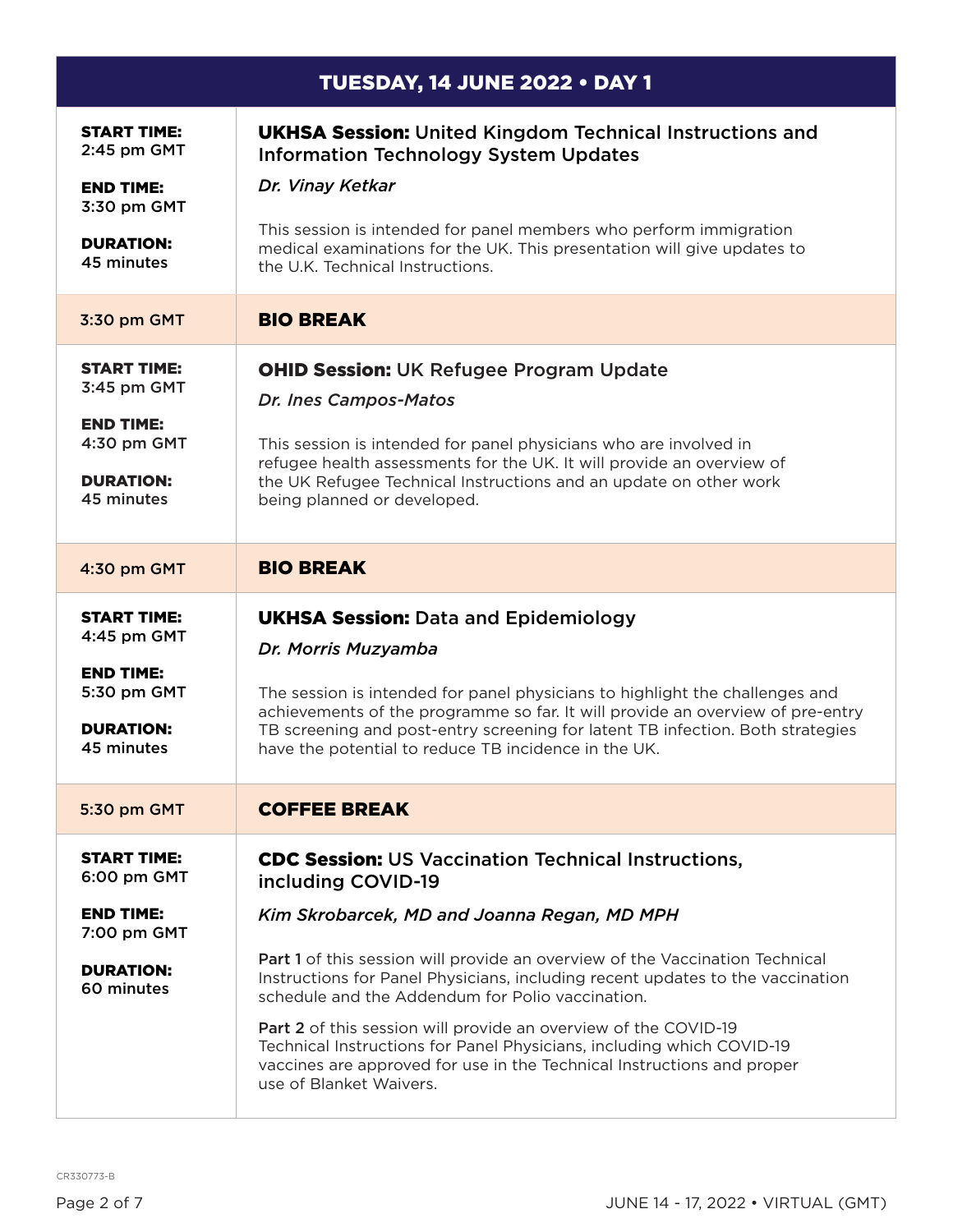| <b>WEDNESDAY, 15 JUNE 2022 . DAY 2</b>                                                                    |                                                                                                                                                                                                                                                                                                                                                                                                                                                                                                                                                                                                                                                                                                                  |
|-----------------------------------------------------------------------------------------------------------|------------------------------------------------------------------------------------------------------------------------------------------------------------------------------------------------------------------------------------------------------------------------------------------------------------------------------------------------------------------------------------------------------------------------------------------------------------------------------------------------------------------------------------------------------------------------------------------------------------------------------------------------------------------------------------------------------------------|
| <b>START TIME:</b><br>12:15 am GMT<br><b>END TIME:</b><br>$1:15$ am GMT<br><b>DURATION:</b><br>60 minutes | <b>IPPA Plenary:</b><br><b>Pediatrics and the Immigration Medical Examination</b><br>This session will explore risk and resilience among immigrant youth and<br>recognize the psychological impact of the pandemic on children and<br>adolescents. It will also include a section on the latest evidence on safety and<br>effectiveness of COVID-19 vaccines in pediatric populations, and a practical<br>approach to the pediatric IME with a panel physician.                                                                                                                                                                                                                                                  |
| 1:15 am GMT                                                                                               | <b>COFFEE BREAK</b>                                                                                                                                                                                                                                                                                                                                                                                                                                                                                                                                                                                                                                                                                              |
| <b>START TIME:</b><br>$1:45$ am GMT<br><b>END TIME:</b><br>2:15 am GMT<br><b>DURATION:</b><br>30 minutes  | <b>INZ Session: Refugee Update</b><br>Dr. Karen Chung, Dr. Nikki Retford, Jasmin Nizamudeen,<br><b>Kas Brokenshire and Vince Valdez</b><br>Presentation on the implementation of the new New Zealand Quota<br>Refugee Health Model including progress, plans and the New Zealand<br>Settlement Health Instructions.                                                                                                                                                                                                                                                                                                                                                                                              |
| 2:15 am GMT                                                                                               | <b>BIO BREAK</b>                                                                                                                                                                                                                                                                                                                                                                                                                                                                                                                                                                                                                                                                                                 |
| <b>START TIME:</b><br>2:25 am GMT<br><b>END TIME:</b><br>2:55 am GMT<br><b>DURATION:</b><br>30 minutes    | <b>INZ Session: Reconnecting New Zealand to the world</b><br>Pingi Telefoni (Acting Manager), Reina Li (Business Analyst)<br>and the Immigration Health Team<br>The New Zealand government recently announced a plan to safely re-open<br>our border to the rest of the world. This session will cover different stages<br>of our border re-opening plan and how this may impact Immigration Health<br>Examinations (IMEs) in your respective clinics. Other topics will include recent<br>changes to the Immigration Online system (application first process), the 2021<br>Resident visa, and data and trends to enable clinics to plan ahead. Questions<br>can be asked during and at the end of the session. |
| 2:55 am GMT                                                                                               | <b>BIO BREAK</b>                                                                                                                                                                                                                                                                                                                                                                                                                                                                                                                                                                                                                                                                                                 |
| <b>START TIME:</b><br>3:05 am GMT<br><b>END TIME:</b><br>3:35 am GMT<br><b>DURATION:</b><br>30 minutes    | <b>INZ Session: Clinical Update</b><br>Dr. Rob Kofoed (Chief Medical Officer)<br>Immigration New Zealand requires information on visa applicants who<br>have a physical, cognitive or intellectual disability. This session will focus on<br>the screening requirements and specialist reports necessary to assess the<br>significance of the disability as outlined in the NZ Immigration Instructions.                                                                                                                                                                                                                                                                                                         |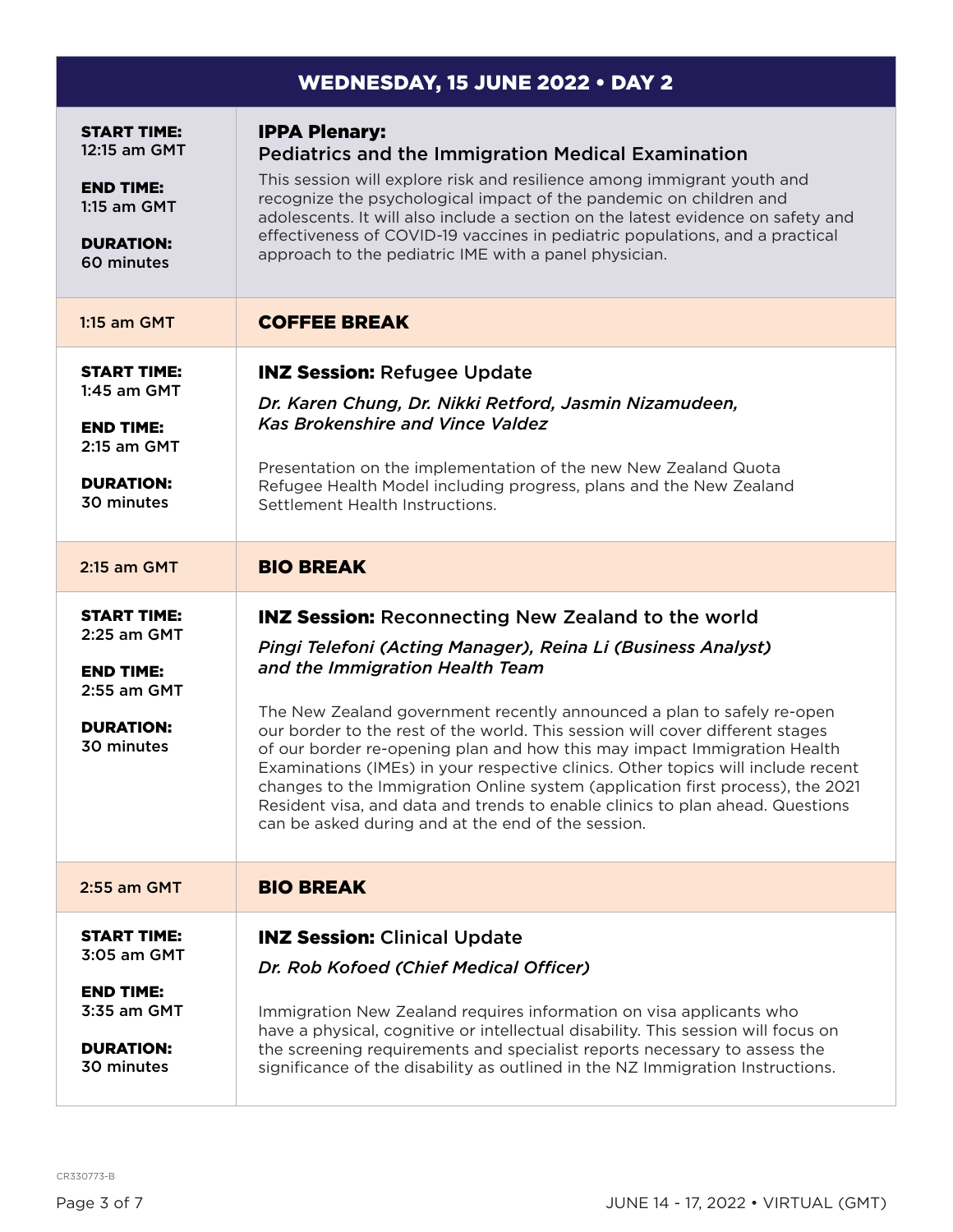| <b>WEDNESDAY, 15 JUNE 2022 • DAY 2</b>                                                                 |                                                                                                                                                                                                                                                                                                                                                                                                                                                                                       |
|--------------------------------------------------------------------------------------------------------|---------------------------------------------------------------------------------------------------------------------------------------------------------------------------------------------------------------------------------------------------------------------------------------------------------------------------------------------------------------------------------------------------------------------------------------------------------------------------------------|
| 3:35 am GMT                                                                                            | <b>COFFEE BREAK</b>                                                                                                                                                                                                                                                                                                                                                                                                                                                                   |
| <b>START TIME:</b><br>4:00 am GMT<br><b>END TIME:</b><br>4:30 am GMT<br><b>DURATION:</b><br>30 minutes | <b>DHA Session: Visas and Migration</b><br>Ms. Amber Thurston, acting Director Migration Health<br>After 2 years, Australia has recently re-opened international borders for all<br>travelers and is keen to support economic recovery with high visa grants,<br>particularly in priority visa categories. The session will also include key<br>Australian migration health screening changes and initiatives for panel<br>physicians to be aware of.                                 |
| <b>START TIME:</b><br>4:30 am GMT<br><b>END TIME:</b><br>5:00 am GMT<br><b>DURATION:</b><br>30 minutes | <b>DHA Session: Panel Activities, Audits, Assurance and Training</b><br>Ms. Semra Kupeli, acting Assistant Director Panel Management<br>and Assurance<br>Presentation on changes to the Australian Panel Member Instructions<br>and an update on Australia's panel assurance program, including key<br>audit and assurance findings. This session will also incorporate a<br>demonstration of Australia's new online Training Module, which is<br>mandatory for all panel physicians. |
| <b>START TIME:</b><br>5:00 am GMT<br><b>END TIME:</b><br>5:30 am GMT<br><b>DURATION:</b><br>30 minutes | <b>DHA Session: Practical Clinical Discussion</b><br>Dr. Glenn Close, Senior Medical Officer of the Commonwealth, BUPA<br>1. What do Medical Officers of the Commonwealth need to know from<br>panel physicians?<br>2. Latent TB case discussion and questions.<br>3. Mental Health conditions case discussion and questions.                                                                                                                                                         |
| 5:30 am GMT                                                                                            | <b>BIO BREAK</b>                                                                                                                                                                                                                                                                                                                                                                                                                                                                      |
| <b>START TIME:</b><br>5:45 am GMT<br><b>END TIME:</b><br>6:15 am GMT<br><b>DURATION:</b><br>30 minutes | <b>DHA Session:</b> Australia Breakout Sessions with Medical Officers<br>of the Commonwealth<br>Dr. Glenn Close, Dr. Fleur Nicholson and Dr. Brinthan Kanthan<br>Selected discussions on eMedical grading scenarios with Q&A.                                                                                                                                                                                                                                                         |

CR330773-B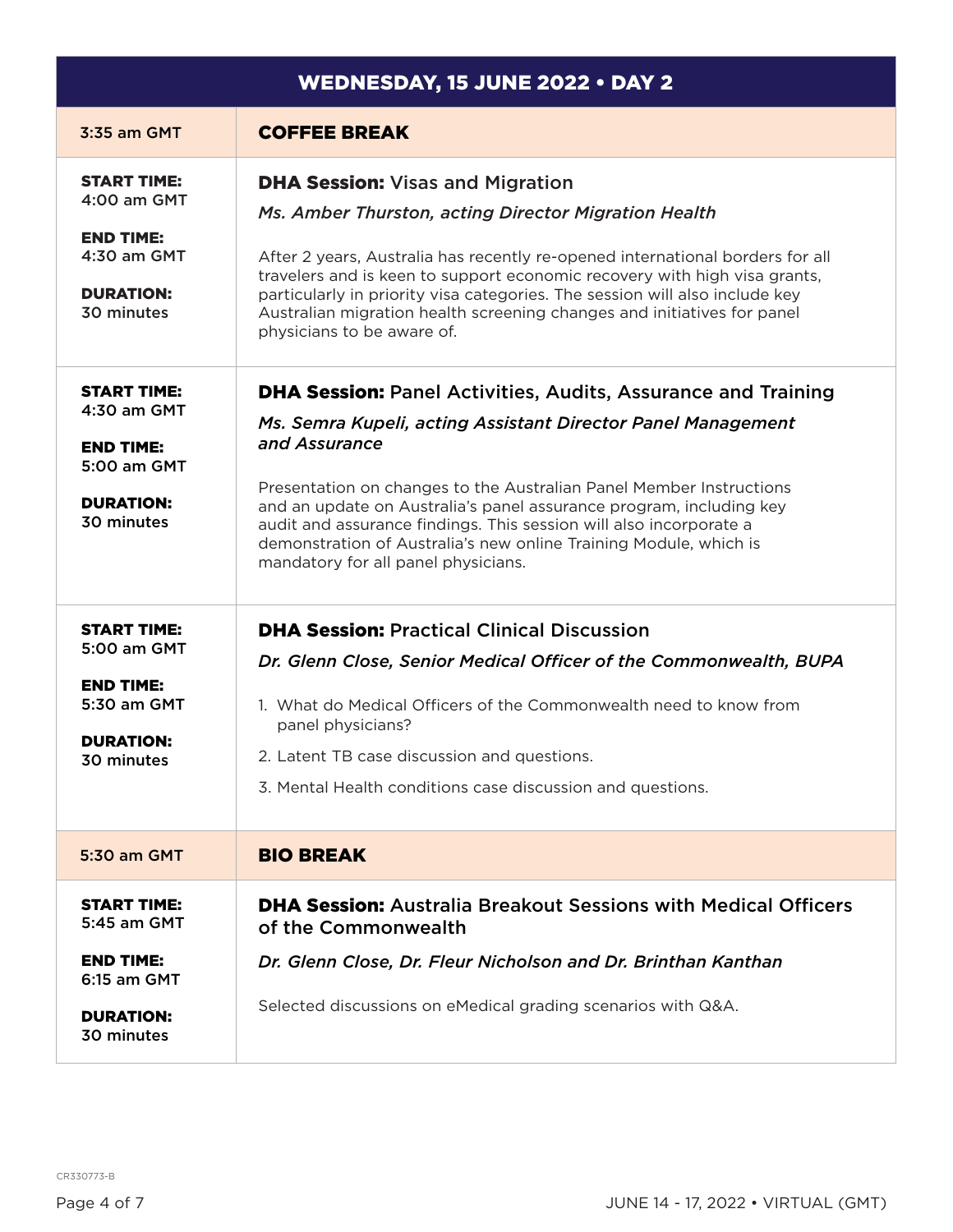| <b>THURSDAY, 16 JUNE 2022 • DAY 3</b>                                |                                                                                                                                                                                                                                                                                                                                                                                                                                 |
|----------------------------------------------------------------------|---------------------------------------------------------------------------------------------------------------------------------------------------------------------------------------------------------------------------------------------------------------------------------------------------------------------------------------------------------------------------------------------------------------------------------|
| <b>START TIME:</b><br>1:00 pm GMT                                    | <b>IPPA Plenary:</b><br><b>Tuberculosis and the Immigration Medical Examination</b>                                                                                                                                                                                                                                                                                                                                             |
| <b>END TIME:</b><br>2:15 pm GMT                                      | This session will cover several topics related to tuberculosis control including<br>screening and treatment strategies for active and latent tuberculosis, impact                                                                                                                                                                                                                                                               |
| <b>DURATION:</b><br>75 minutes                                       | of COVID-19 and a practical chest x-ray review section.                                                                                                                                                                                                                                                                                                                                                                         |
| 2:15 pm GMT                                                          | <b>COFFEE BREAK</b>                                                                                                                                                                                                                                                                                                                                                                                                             |
| <b>START TIME:</b><br>2:45 pm GMT<br><b>END TIME:</b><br>3:45 pm GMT | <b>IRCC Session:</b> Canada General Update [English]<br>Jelissa Morgan and Dr. Paul Cervenko<br>This session is intended for panel members who perform medical screening for<br>Immigration, Refugees and Citizenship Canada. This presentation will highlight                                                                                                                                                                  |
| <b>DURATION:</b><br>60 minutes                                       | updates and provide important information and reminders on Canada's Health<br>Screening Program. This session will include a 30 minute live Q&A period.                                                                                                                                                                                                                                                                         |
| <b>START TIME:</b><br>3:45 pm GMT<br><b>END TIME:</b>                | <b>IRCC Session:</b><br>Mise à jour générale du Canada [French]<br><b>Canada General Update [English]</b>                                                                                                                                                                                                                                                                                                                       |
| 4:45 pm GMT                                                          | Jelissa Morgan et Dr. Paul Cervenko                                                                                                                                                                                                                                                                                                                                                                                             |
| <b>DURATION:</b><br>60 minutes                                       | Cette session est destinée aux professionnels désignés qui complètent des<br>examens médicaux pour Immigration, Réfugiés et Citoyenneté Canada. Cette<br>présentation mettra l'accent sur les mises à jour et fournira de l'information<br>importante à propos du Programme de dépistage médical du Canada en<br>matière d'immigration. Cette session incluera une période de 30 minutes de<br>questions et réponses en direct. |
| 4:45 pm GMT                                                          | <b>BIO BREAK</b>                                                                                                                                                                                                                                                                                                                                                                                                                |
| <b>START TIME:</b><br>5:00 pm GMT                                    | <b>IRCC Session:</b> Canada Enhancement Projects to Better Support<br>our Panel Network                                                                                                                                                                                                                                                                                                                                         |
| <b>END TIME:</b><br>5:30 pm GMT                                      | <b>Fritz Dominique and Magda Denasiewicz</b>                                                                                                                                                                                                                                                                                                                                                                                    |
| <b>DURATION:</b><br>30 minutes                                       | This session is intended to inform panel members on upcoming initiatives<br>developed by Immigration, Refugees and Citizenship Canada to improve the<br>management and oversight of Canada's panel member network. This session<br>will provide information about the geomapping platform, the unconscious bias<br>training module and the virtual audit.                                                                       |
| 5:30 pm GMT                                                          | <b>BIO BREAK</b>                                                                                                                                                                                                                                                                                                                                                                                                                |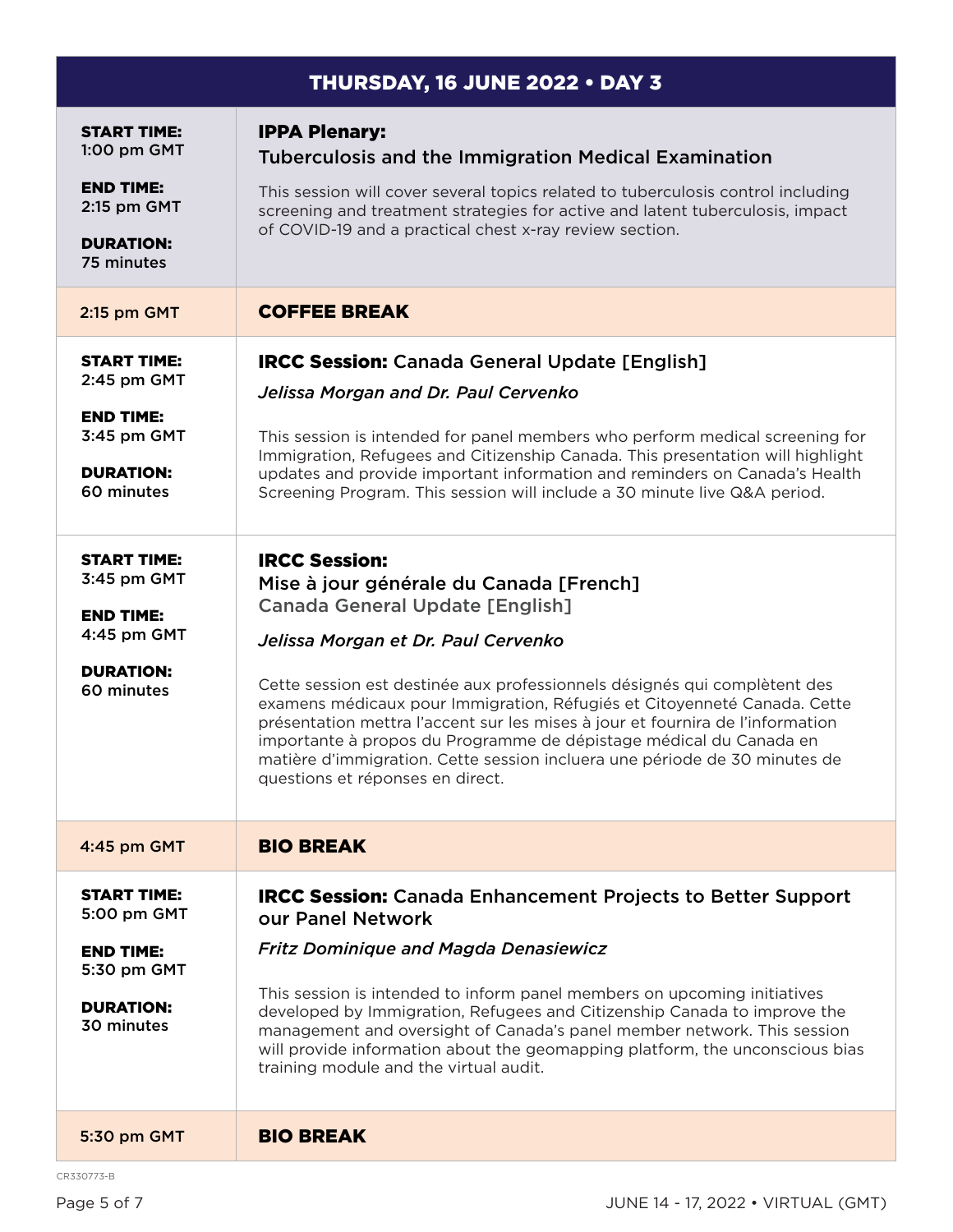| THURSDAY, 16 JUNE 2022 . DAY 3                                                                         |                                                                                                                                                                                                                                                                                                                                                                                                                                                                                                                                                                                                                              |  |
|--------------------------------------------------------------------------------------------------------|------------------------------------------------------------------------------------------------------------------------------------------------------------------------------------------------------------------------------------------------------------------------------------------------------------------------------------------------------------------------------------------------------------------------------------------------------------------------------------------------------------------------------------------------------------------------------------------------------------------------------|--|
| <b>START TIME:</b><br>5:45 pm GMT<br><b>END TIME:</b><br>6:15 pm GMT<br><b>DURATION:</b><br>30 minutes | <b>IRCC Session:</b> Canada 951 Vaccinations Module and Policies<br><b>Brent Mondoux</b><br>This session is intended for panel physicians who perform medical screening<br>for Immigration, Refugees and Citizenship Canada practising outside of<br>Canada. Through this walkthrough of the eMedical 951 Vaccinations module<br>exam, participants will explore the fundamentals of how to properly record and<br>submit COVID-19 vaccination information to Canada. This presentation will also<br>provide the policy background for COVID-19 vaccination data collection. This<br>session will include a live Q&A period. |  |
| <b>START TIME:</b><br>6:15 pm GMT<br><b>END TIME:</b><br>6:45 pm GMT<br><b>DURATION:</b><br>30 minutes | <b>IRCC Session:</b> Canada Resettlement Needs Assessment Form<br>Natalie Theriault and Dr. René Lamontagne<br>This session is intended for panel members who perform the immigration<br>medical examination for refugees identified for resettlement to Canada. With<br>this workshop, Immigration, Refugees and Citizenship Canada aims to increase<br>participants' knowledge of evaluating and reporting resettlement needs when<br>it comes to completing the Refugee Resettlement Needs Assessment form<br>to support proper resettlement from a medical perspective. This session will<br>include a live Q&A period.  |  |
|                                                                                                        | <b>FRIDAY, 17 JUNE 2022 • DAY 4</b>                                                                                                                                                                                                                                                                                                                                                                                                                                                                                                                                                                                          |  |
| <b>START TIME:</b><br>1:00 pm GMT<br><b>END TIME:</b><br>2:00 pm GMT<br><b>DURATION:</b><br>60 minutes | <b>CDC Session: US eMedical Updates</b><br>Deborah Lee, MPH [MHINx Team Lead/Epidemiologist]<br>This session will inform eMedical users screening for the United States of the<br>relevant updates to the system during the most recent release. Speakers will<br>share information and screenshots of the updates that now appear in the<br>eMedical system specific to the U.S.                                                                                                                                                                                                                                            |  |
| 2:00 pm GMT                                                                                            | <b>BIO BREAK</b>                                                                                                                                                                                                                                                                                                                                                                                                                                                                                                                                                                                                             |  |
| <b>START TIME:</b><br>2:15 pm GMT<br><b>END TIME:</b><br>3:15 pm GMT<br><b>DURATION:</b><br>60 minutes | <b>CDC Session:</b><br><b>Mental Health and Substance Abuse Technical Instructions</b><br>Linda Harvey, M.D.<br>This presentation will discuss the process of classifying US bound applicants<br>who have a history of mental illness and substance abuse conditions.                                                                                                                                                                                                                                                                                                                                                        |  |
| 3:15 pm GMT                                                                                            | <b>BIO BREAK</b>                                                                                                                                                                                                                                                                                                                                                                                                                                                                                                                                                                                                             |  |

CR330773-B